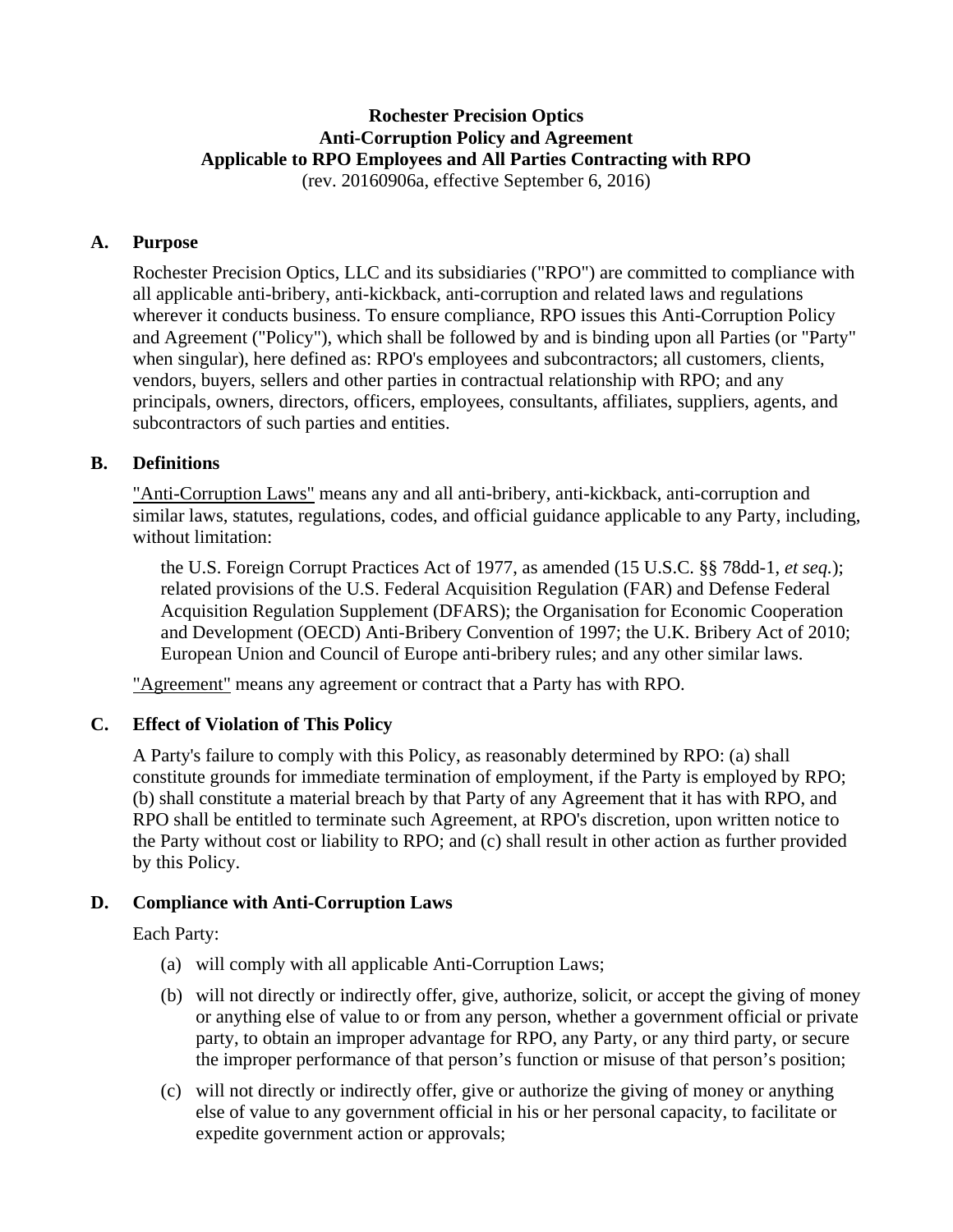- (d) will not do, or omit to do, any act that will cause RPO to be in breach of applicable Anti-Corruption Laws;
- (e) will not directly or indirectly offer, give or authorize to any Party, RPO employee or contractor any gift, meals, entertainment, gratuity, service, favor, or anything else of value<sup>1</sup> in order to influence or reward that Party, RPO employee or contractor in connection with an Agreement with RPO;
- (f) will not accept, and will promptly report to RPO, any request or demand for any undue financial or other advantage of any kind received in connection with the performance of any Agreement with RPO; and
- (g) represents and warrants that it has, with regard to any past action or omission related to any Agreement with RPO, acted consistently with each requirement set forth above.

### **E. Notification; Own Policies; Assistance**

1

A Party in contractual relationship with RPO will:

- (a) if a business entity, notify its principals, owners, directors, officers, employees, consultants, affiliates, suppliers, agents, and subcontractors that perform any services for RPO of their obligation to comply with this Policy;
- (b) if a business entity, have and maintain throughout the term of any related Agreement with RPO, its own policies and/or procedures to help ensure its compliance with all applicable Anti-Corruption Laws; and
- (c) if requested, provide reasonable assistance to RPO in performing any activity related to the Agreement with RPO that is required by any government or agency thereof in any relevant jurisdiction for the purpose of compliance with Anti-Corruption Laws.

### **F. Obligations of Parties in Contractual Relationship with RPO**

- 1. Each Party further represents and warrants that neither that Party nor any of its principals, owners, directors, or officers, if any:
	- (a) has been convicted of any offense involving bribery, corruption, fraud, or dishonesty;
	- (b) has been or is the subject of any investigation, inquiry or enforcement proceedings by any governmental, administrative, or regulatory body regarding any offense or alleged offense under Anti-Corruption Laws; or
	- (c) has been, or is listed by any government agency as being debarred, suspended, proposed for suspension or debarment, or otherwise ineligible for participation in government procurement programs or government contracts.

Such Party will promptly notify RPO if it or any of its principals owners, directors, or officers become subject to (a), (b), or (c) of this section during the course of the Party's performance under an Agreement or during its employment with RPO.

2. Each Party, if a business entity, will keep accurate books, records, and accounts in connection with the services to be performed under any Agreement with RPO. In addition, if RPO reasonably suspects that a Party has failed to comply with Section D of this Policy

<sup>1</sup> Any such expenses—unless of nominal or modest value and customary or reasonable in scope—are considered inappropriate under this Policy.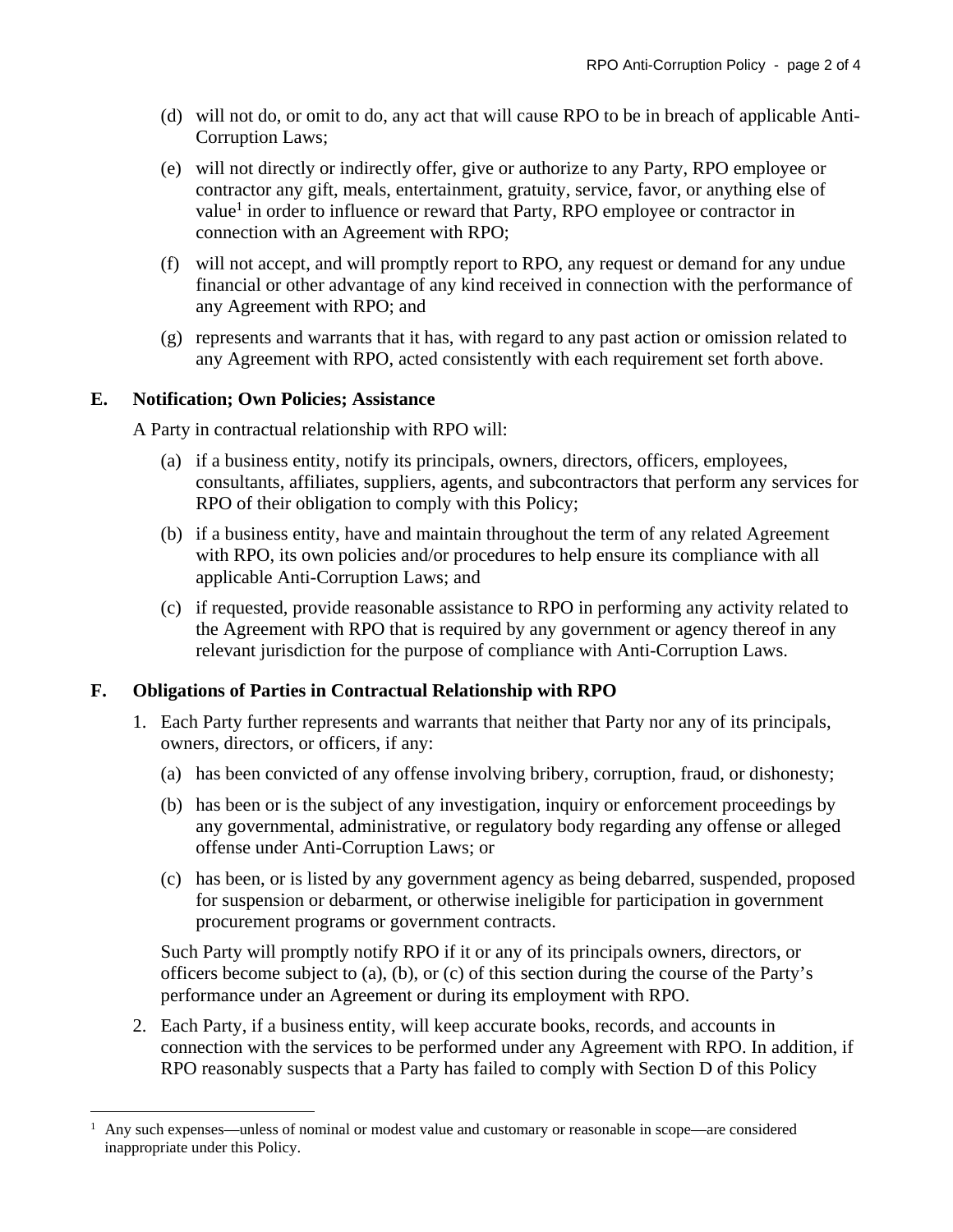(Compliance) such that RPO has incurred, or is likely to incur, losses, liabilities, and/or claims (including government fines and penalties) as the direct result of such failure, RPO and its third-party representatives will have the right to request, collect and copy, with the reasonable assistance of such Party, any records and other information of that Party relevant to any such losses, liabilities, and/or claims.

- 3. Each Party will notify the President of RPO if it becomes aware of information that suggests that the Party has failed, or is likely to fail, to comply with this Policy. A Party's failure to comply with Section D of this Policy (Compliance) will be deemed an incurable material breach of any Agreement with RPO. Upon notice of such a failure, or in the event that RPO determines or reasonably believes that such a failure has occurred or may occur, and notwithstanding anything else contained in an applicable Agreement, RPO may terminate such Agreement immediately upon written notice without incurring additional cost or liability to RPO.
- 4. Each Party that is a business entity, i.e. a Party that is not an employee of RPO, will indemnify RPO against any and all losses, liabilities and/or claims (including government fines and penalties) incurred by, or awarded against, RPO as a result of such Party's failure to comply with this Policy. If RPO terminates an Agreement because of a Party's breach of Section D of this Policy (Compliance), that Party will not be entitled to claim compensation or any further remuneration, regardless of any activities or agreements with third parties that the Party may have entered into before termination. In addition, payments previously made by RPO to a Party with regard to any transaction for which a breach has occurred shall be refunded to RPO by that Party.
- 5. Regardless of any other provision in an Agreement, RPO will not be obliged to do, or omit to do, any act that would, in its reasonable determination, potentially put RPO in breach of any Anti-Corruption Laws.

### **G. Certification of Compliance**

All Parties hereby certify that they are in compliance with this Policy, that they will remain in compliance with this Policy, and that they have not in the past acted in such a way as to place RPO in any jeopardy of liability under any Anti-Corruption Laws.

[ Continued on next page. ]